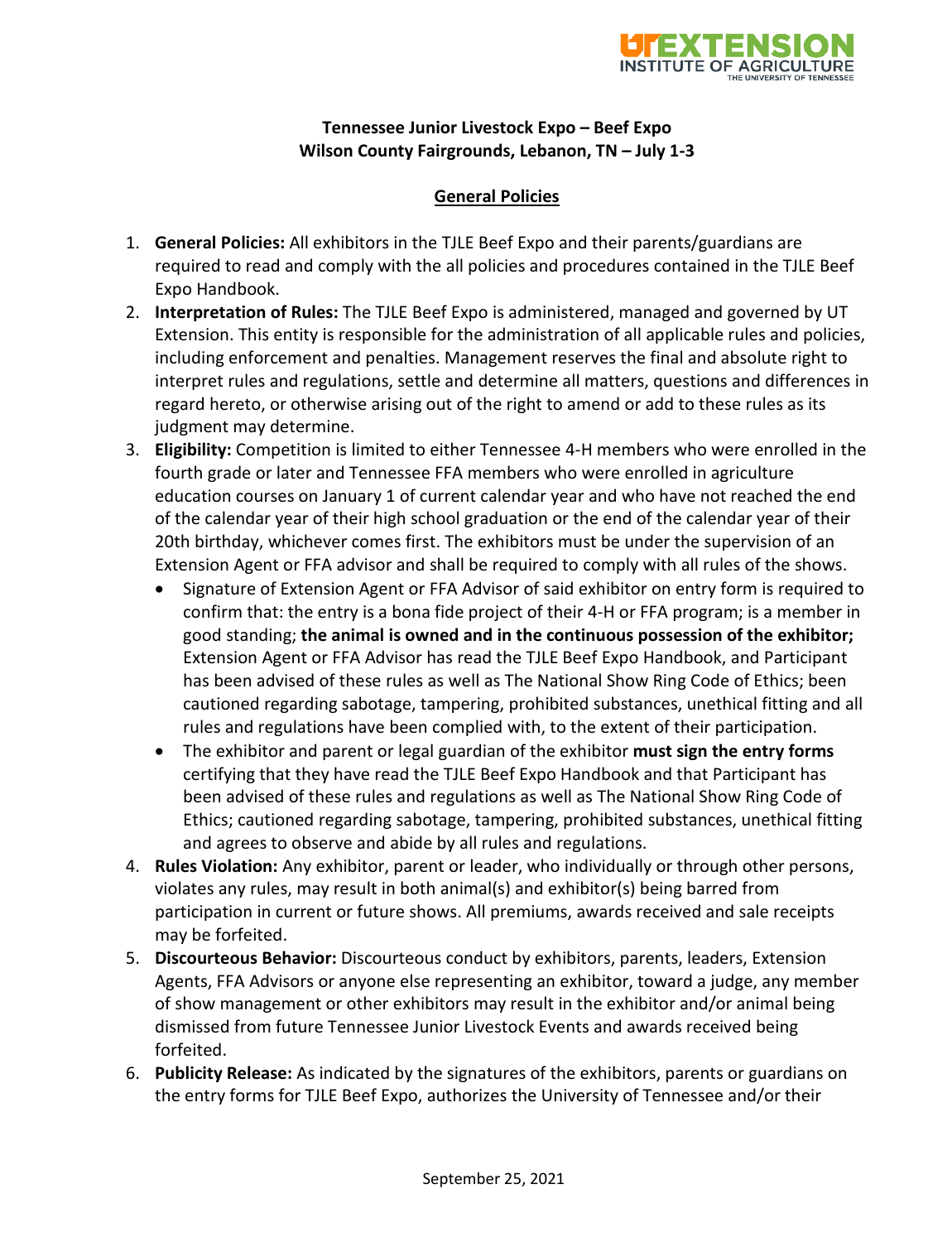representatives to photograph, film, audio/video tape, record and/or televise their image and voice and biographical material, participation in the various events and to publicize, in whole or in part in any medium or developed in the future without any restrictions.

- 7. **Care and Treatment of Animals:** All animals that are exhibited at the TJLE Beef Expo are to be under the care and management of the 4-H or FFA member. The exhibitor's supervising Extension Agent, or the exhibitor's supervising FFA advisor, or UT Extension staff member has the right, with prior notification, to inspect any animals at a reasonable time during the ownership period. All animals that are exhibited in the TJLE Beef Expo are to be treated in accordance with accepted humane livestock management techniques. Exhibitors are expected to comply with all federal, state and local laws or regulations concerning the treatment and care of animals. Specific areas of concern include but are not limited to:
	- Animals should be provided feed and water on a regular basis. A special effort should be made to insure that market animals receive feed and water before the show and sale.
	- Medication given by or under the direction of a veterinarian must adhere to withdrawal times on the product label.
	- Animals which have been accidentally injured must receive appropriate veterinary attention.
- **8. Consumption of Alcoholic Beverages:** Consumption of alcoholic beverages at the TJLE Beef Expo is not permitted. Failure to adhere to this policy may result in the person(s) being dismissed, associated exhibitor(s) and/or animal(s) being dismissed and awards received being forfeited. Additionally, show management reserves the right to alert the appropriate police agency.
- **9. Dogs:** No dogs are allowed on the show premises, except proper service dogs.
- **10. Safety**: Everything possible will be done to prevent accidents; however, if any should occur, neither the University of Tennessee, nor University of Tennessee personnel, nor other persons, nor any other organizations connected with the management of the show assumes any liability, either legal or otherwise to persons or property.
- **11. Grievance Complaints or Protest:** Grievance complaints or protests must be officially made prior to the final drive within a show, and must be accompanied by \$100.00 cash to show management. Official grievance complaints will be resolved prior to the final drive. No grievances can be made following the final drive of a show.
	- The burden of proof rests with the party filing the grievance. The \$100 deposit will be returned if the grievance is upheld. The deposit will be forfeited to the TJLE Beef Expo if the grievance is not sustained.
	- The respective show manager and/or superintendent has the authority to make appropriate decisions based on the TJLE Beef Expo Handbook. If needed, the protest shall be referred to a "Grievance Committee."
	- The grievance will be reviewed. The grievance may be discussed with parties involved and show officials in reaching a decision. All parties involved will be notified of decisions reached.
	- Protests related to judges' decisions, placings, classifications and/or other situations associated with judges and show management **will not** be accepted.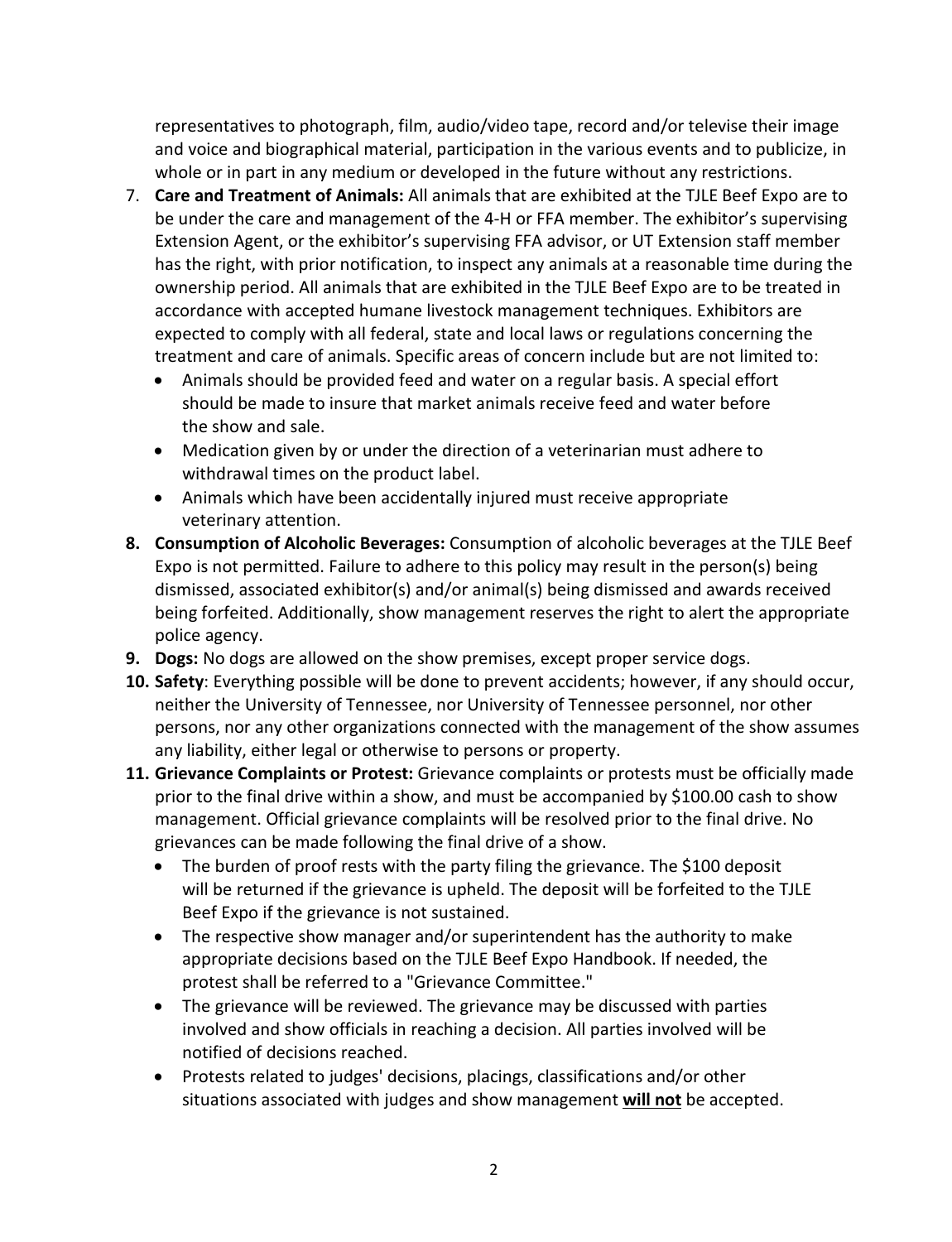## **Show Procedures**

**Health Requirements:** Animals exhibited at the TJLE Beef Expo must meet the following requirements: Certificates of Veterinary Inspection (CVI) will be required for every animal exhibited at the TJLE Beef Expo. It is expected that junior exhibitors will bring only healthy animals to the shows. The CVI must be dated within 90 days of the respective show. All animals are subject to being inspected after arrival at the show facilities and any with clinical signs of contagious disease will be quarantined or sent home immediately at the discretion of the show veterinarian.

# **ALL livestock must have of official forms of identification in order to have valid health certificate.**

**Beef Cattle:** all beef cattle must have an 840-RFID tag

**Animal ID:** All steers, commercial heifers and registered heifers MUST have an 840-RFID tag in order to show. Tags will be sent to the exhibitors county Extension office. Extension Agents or FFA Advisors **MUST** supervise the tagging of each animal. If an individual animal already has an 840-RFID tag or a non-RFID 840 tag, that tag should be used as the ID tag for that animal. An existing 840-RFID tag or a non-RFID 840 tag should not be cut out and an animal should not have two separate 840-RFID tags/non-RFID 840 tags. Additionally, all steers, commercial heifers and registered heifers must have a legible tattoo that matches the entry form.

If a tag becomes lost or damaged, exhibitors should be instructed to immediately notify their Extension Agent or FFA Advisor. The Extension Agent or FFA Advisor should witness the retagging of the animal just like the initial tagging. The Extension Agent should then email the Youth Livestock and Equine Specialist with the updated tag information. Any animal that arrives to the TJLE Beef Expo without original ear tags supplied by UT Department of Animal Science WILL NOT show.

## **Entries:**

- 1. All entries must be made at and submitted through the local UT Extension office by May 15. This is the procedure for entries by both 4-H and FFA members.
- 2. Each exhibitor may enter and exhibit a total of 4 commercial heifers and 3 steers at the TJLE Beef Expo. There is no limit to the total number of registered heifers that can be entered/shown, but only 2 per age division can be entered/shown. Each exhibitor may only show 2 leased commercial heifers and 2 leased registered heifers.
- 3. The 840-RFID tag number and tattoo for each animal must be completely and correctly listed on the entry form. These animal IDs will be verified against what is in the animal's ear at check-in of the show. These numbers must match for the animal to be eligible to be shown.
- 4. UT Extension staff are to follow the online entry procedure for ALL Tennessee Junior Livestock Shows. Information on the online entry program can be found at the UT Animal Science Department website [\(https://ag.tennessee.edu/AnimalScience\)](https://ag.tennessee.edu/AnimalScience).
- 5. **Entry fees of \$10.00 per head** must be submitted with entry forms. Refunds will not be made for animals not exhibited.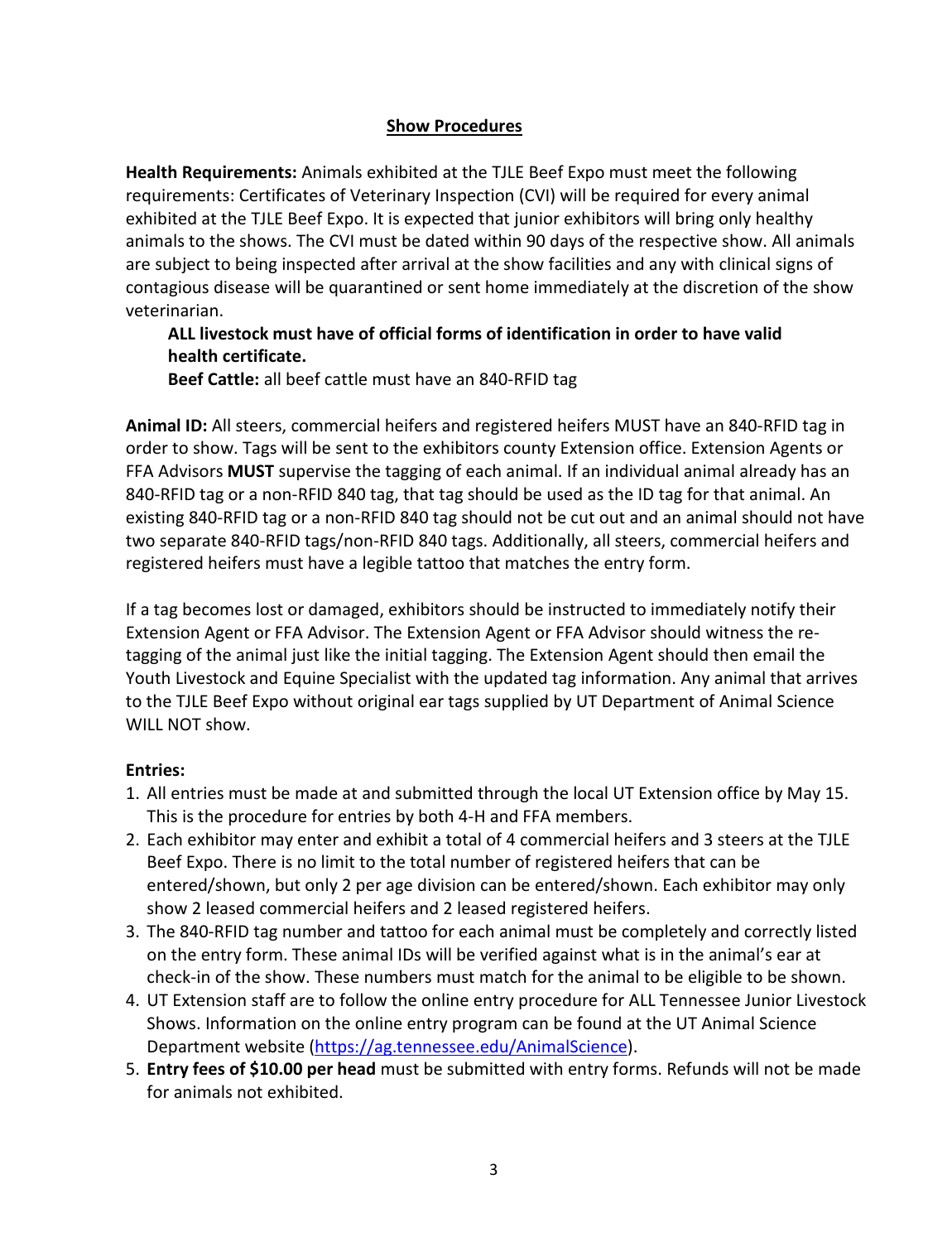- 6. Copies of all entry forms are to be submitted by Extension Agents to the appropriate Regional staff and to the UT Animal Science Department.
- 7. It is the exhibitor's responsibility to be sure that his/her entries meet criteria to qualify for exhibition and to complete all the information requested on the entry form. Incomplete entry forms **will not** be accepted and will be returned to the Extension Agent. Animals will not be entered if entry forms are not completed and entry fees not submitted. **Extension Agents and FFA Advisors should review all entries to ensure accuracy prior to submission.**
- 8. The signatures of the exhibitor, his/her parent or guardian and Extension Agent or FFA Advisor will be required before an entry will be accepted. These signatures will confirm that the parties:
	- Have read, understood and agree to the rules and regulations outlined in the TJLE Beef Expo Handbook.
	- Have certified that the animal and exhibitor have complied with the rules and regulations outlined in the TJLE Beef Expo Handbook.
	- Have certified that they understand that exhibitors are completely responsible for the care and custody of their animals at the TJLE Beef Expo.

**Ownership, Possession and Registration:** All market steers must be individually identified with an 840-RFID tag and a tattoo and be owned and in the continuous possession of (in care of) by the youth exhibitor by February 14 through the show. Additionally, all market steers must attend one of the below regional tagging days.

- Friday, February 12, 2021 evening
	- o Brehm Animal Science Arena, 2506 River Drive, Knoxville, TN 37996
- Saturday, February 13, 2021 mid-morning through afternoon
	- o Cumberland County Fairgrounds, 34 Music Road, Crossville, TN 38571
- Saturday, February 13, 2021 mid-morning through afternoon
	- o First Farmers Coop, 16219 TN-22, Lexington, TN 38351
- Sunday, February 14, 2021 afternoon

o Williamson County Ag Expo Park, 4215 Long Lane, Franklin, TN 37064 All Registered Heifers, Commercial Heifers, Prospect Steers (steers weighing less than 900 pounds at the show) and dairy feeder steers must be individually identified with an 840-RFID tag (witnessed by Extension Agent or FFA Advisor) and a tattoo and be owned and in the continuous possession of (in care of) by the youth exhibitor by May 1 through the show. Animals cannot be exhibited by anyone other than the owner/lessee from the entry date through the show. Registered heifers must also be registered in the name of the exhibitor by May 1. A copy of the registration paper should accompany the entry form by the entry deadline. Lease agreements for registered heifers and commercial heifers must be in place by May 1.

**Animal Lease Program:** The objective of the Animal Lease Program is to provide youth, who would otherwise not have the opportunity, the educational experience of participating in the beef cattle project without the expense of purchasing animals. Registered heifers and commercial heifers are the only animals eligible to be leased. Only 2 commercial heifers and 2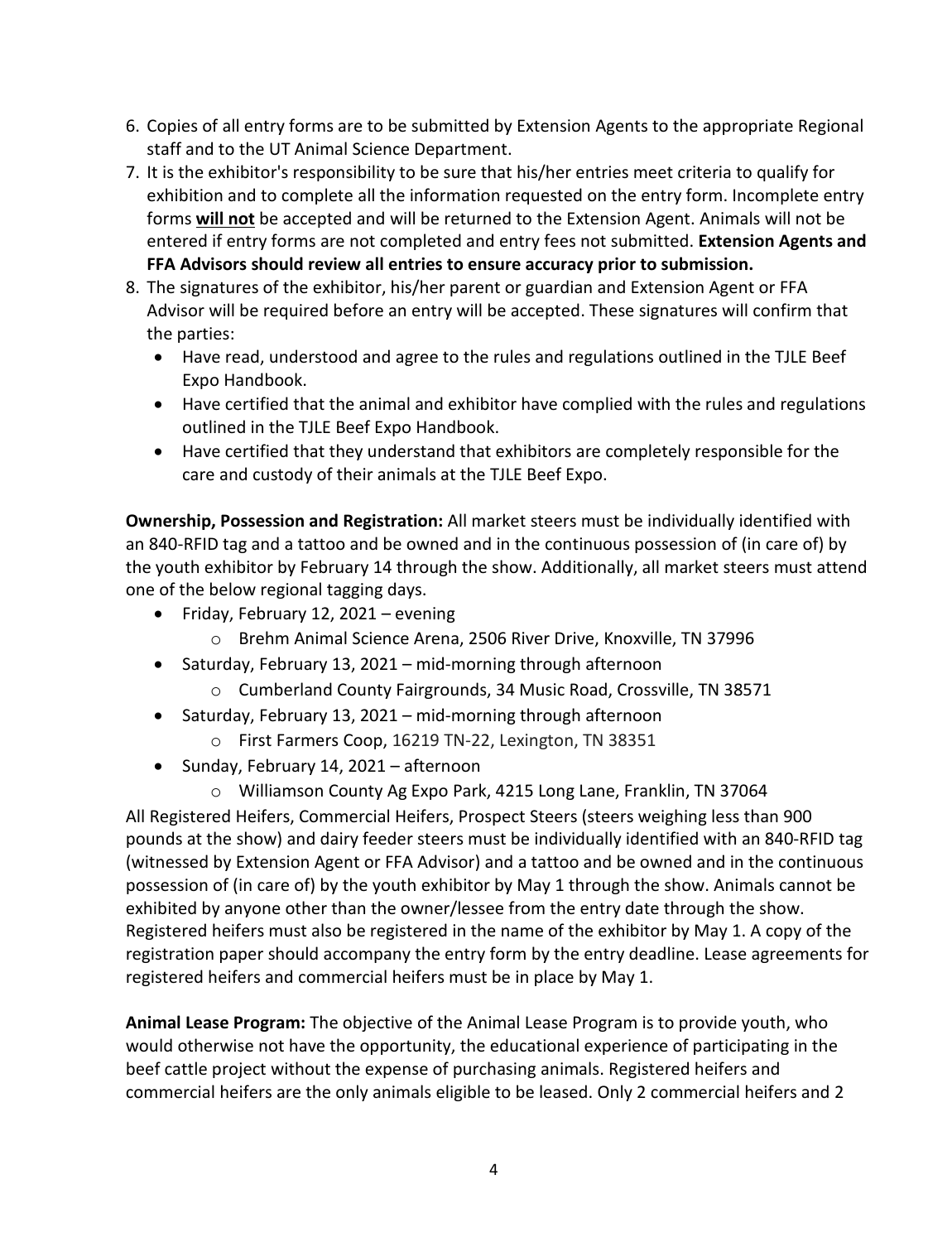registered heifers may be entered/shown by each exhibitor. Leased animals must conform to all rules associated with the respective show (ie. ID requirements, possession dates, exhibition rules, etc.). Completed lease forms and a copy of the animal's registration paper (if applicable) must be submitted along with the entry forms to the County Extension Office by the deadline.

**Exhibition:** Exhibitors will show their own animal unless they have two animals in the same class. The second animal must be shown by another 4-H or FFA member. Any animal shown by anyone other than the exhibitor who entered the animal may result in forfeiture of all premiums and awards unless prior approval is given by show management. Substitute exhibitors will be granted for those exhibitors with 2 animals in same class or serious illness/injury at the time of the show.

**Youth for the Quality Care of Animals (YQCA):** Youth must be YQCA certified in order to exhibit at the TJLE Beef Expo. A copy of the YQCA completion certificate should be submitted along with the entry form. More information about YQCA is available at [www.yqca.org.](http://www.yqca.org/)

**Showmanship:** Showmanship participation is available to all youth that have animals entered in the respective show. Showmanship will be conducted by the grade divisions shown below. Grade refers to the school grade in which the exhibitor was enrolled on January 1, of current year.

- Explorer (4th grade)
- Junior Level I (5th & 6th grades)
- Junior Level II (7th & 8th grades)
- Senior Level I (9th & 10th grades)
- Senior Level II (11th & 12th grades)

Exhibitors of steers and heifers will have a single showmanship class. Animals used in showmanship must be from those entered/exhibited by the exhibitor. Exhibitors must show their own animal. Grade divisions may be split at the discretion of show management.

**Stalls, Tie-space and Pens:** Show management will assign tie space and pens per county based on the number of animals entered. The assignments will be made prior to the show and posted in the barn. No animals are to be tied or penned in the wash areas. Exhibitors are to provide their own pen security.

**Fitting and Grooming:** Each exhibitor should be working with their animals and in the attendance with that animal during the entire fitting process. Breed association guidelines related to grooming are to be followed at the TJLE Beef Expo.

**Unruly or Unsound Animals:** The show superintendent, manager, show steward, ring person, judge or show management may dismiss animals that, in their judgment, are unruly or unsound.

**Drug Testing:** Any animal entered into TJLE Beef Expo is subject to tissue, urine, ultra-sound and blood testing at any time at the discretion of the show management. Each exhibitor's cooperation is **REQUIRED**. Any exhibitor who does not submit their animal for drug testing will immediately be disqualified from any and all premiums and awards. If the result of the testing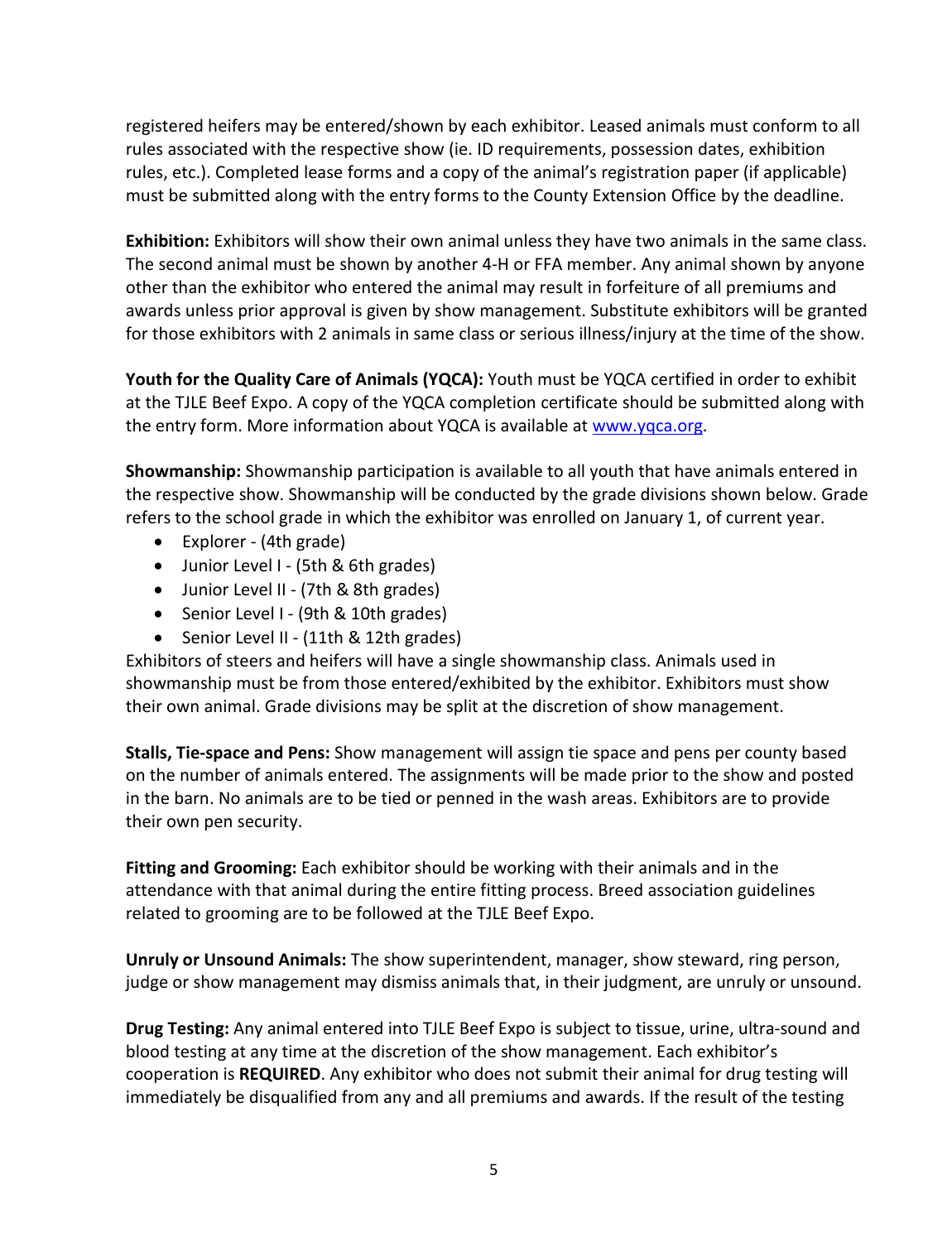indicates the use of materials and/or drugs not approved for use in that species by the FDA, or compound or drugs used outside the specified withdrawal requirements of the FDA, these animals will be declared ineligible for competition and awards will be forfeited. Substances tested for may include, but are not be limited to Antibiotics, Repartitioning Agents (ex. Clenbuterol), Diuretics (ex. Lasix), Tranquilizers (ex. Acepromazine), Pain killers (ex. Banamine and Phenylbutazone), Steroids and Local anesthetics (ex. Lidocaine). Exhibitors are completely responsible for the care and custody of their animals at the TJLE Beef Expo.

# **Special Considerations for Steers and Heifers:**

- 1. The TJLE Beef Expo is a sanctioned show by the Tennessee's Top Tier (TTT) show point program. Information about TTT is available at [www.tncattle.org.](http://www.tncattle.org/)
- 2. All commercial heifers must be weaned, polled/dehorned and must have all milk teeth remaining at the time of the show.
- 3. All steers must be polled/dehorned (and healed) and castrated.
	- a. Any evidence of testicles or testicular residue will disqualify the steer.
- 4. Steers and commercial heifers will show by weight. After an animal leaves the scales, no reweighs will be made.
	- a. There is no minimum weight for steers.
	- b. Steers weighing less than 900 pounds will be shown in the Prospect classes. Market classes will be offered for steers at or above 900 pounds.
	- c. Dairy feeder steers must be 100% dairy breed, no beef breeds allowed. Steers will be classified at check-in and shown by breed and must weigh between 300-900 pounds. They will not compete against prospect or finished steers in championship classes.
- 5. Registered heifers will be shown by age in the following classes:
	- a. Junior Heifer Calves (January 1 February 28/29, year of show)
	- b. Late Senior Heifer Calves (November 1 December 31, preceding year)
	- c. Early Senior Heifer Calves (September 1 October 31, preceding year)
	- d. Summer Yearlings (July 1 August 31, preceding year)
	- e. Late Spring Yearlings (May 1 June 30, preceding year)
	- f. Spring Yearlings (March 1 April 30, preceding year)
	- g. Junior Yearlings (January 1 February 28/29, preceding year)
	- h. Late Senior Yearlings (November 1 December 31, year before preceding year)
	- i. Early Senior Yearlings (September 1 October 31, year before preceding year)
- 6. Breeds shows for registered heifers will be offered for any breed with 8 or more head entered by 3 or more exhibitors. Those with less than 8 head and 3 exhibitors will be shown in the All Other Breeds classes.
- 7. Classes may be divided based on discretion of show management.
- 8. There will not be divisions for market steer and commercial heifer shows. All class winners will compete in the respective Grand Drive. Second place animals will be paraded through the ring before the Grand Drive and then will enter the ring for consideration after the respective class winner is chosen for the Top 5.
- 9. Bred By Exhibitor for Registered Heifers is defined as an exhibitor being listed as both the sole breeder and sole owner of the heifer on the registration paper.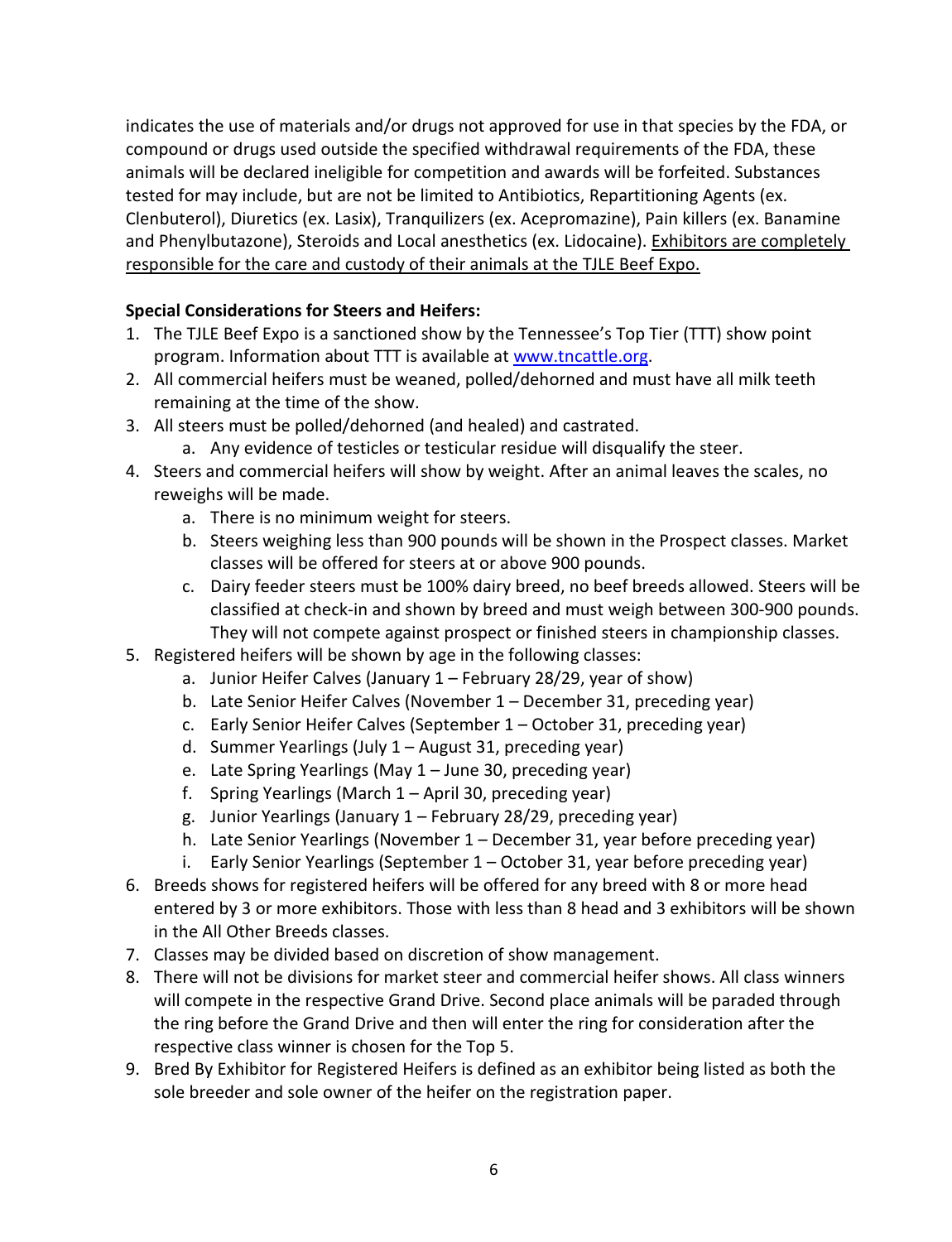- a. To be eligible for Bred By Exhibitor competition, it must be indicated on entry form.
- 10. Farm Bred for Commercial Heifers is defined as the heifer being produced by a dam solely owned by the exhibitor, his/her parents/legal guardian or his/her grandparents at the time that the said heifer was conceived.
	- a. To be eligible for Farm Bred competition, it must be indicated on entry form.
- 11. There will be a County Group of Five for registered heifers, commercial heifers and steers. For each, there must be 5 animals from at least 3 different exhibitors, respectively. Exhibitors can only participate in one county group entry per animal type.
- 12. **TCA Market Steer Purchase:** The Tennessee Cattlemen's Association will purchase steers from the Grand Drive at a premium to donate to Second Harvest Food Bank. The number of steers purchased will depend on sponsorships. Participants who wish to sell their steers to TCA must indicate at check-in that they wish to participate. Exhibitors who do not participate are still eligible for the Grand Drive, but will not receive TCA premiums. The UT Animal Science Department will take immediate possession of all steers purchased. Steers are subject to all testing criteria in accordance with the TJLE Beef Expo. Animals that fail to meet these guidelines will forfeit premiums. Premiums will be paid upon receipt of drug testing.

#### **Premier Exhibitor Recognition Program:**

The purpose of the Premier Exhibitor award program is to provide 4-H and FFA members the opportunity to demonstrate the skills and knowledge learned and gained by participating in the junior livestock projects. This recognition program will increase the emphasis on the knowledge and skills attained by the youth and will complement the wholesome competition, social development and fun learning traditionally associated with junior livestock shows.

A Premier Exhibitorfor Registered Heifer, Commercial Heifer and Market Steer will be selected at the TJLE Beef Expo in each of the following divisions:

- Explorer (4th grade)
- Junior Level I (5th & 6th grades)
- Junior Level II (7th & 8th grades)
- Senior Level I (9th & 10th grades)
- Senior Level II (11th & 12th grades)

To be eligible for the Premier Exhibitor competition, youth must exhibit an animal in the steer or heifer show respectively, participate in showmanship and in the skillathon contest. The Premier Exhibitor will be the individual who earns the most points by participating in these three educational events. A previous Premier Exhibitor winner in a particular division is not eligible to compete in the same division of the same show in future years (ie. cannot win Senior Level I Commercial Heifer Premier Exhibitor more than once). Additionally, youth may not win multiple Premier Exhibitor awards in the same year (ie. cannot win Senior Level I Market Steer and Registered Heifer Premier Exhibitor in the same year).

**Skillathon:** This event consists of different activities that will evaluate an exhibitor's knowledge gained from participation in the beef cattle project for a total of 100 points. Each exhibitor will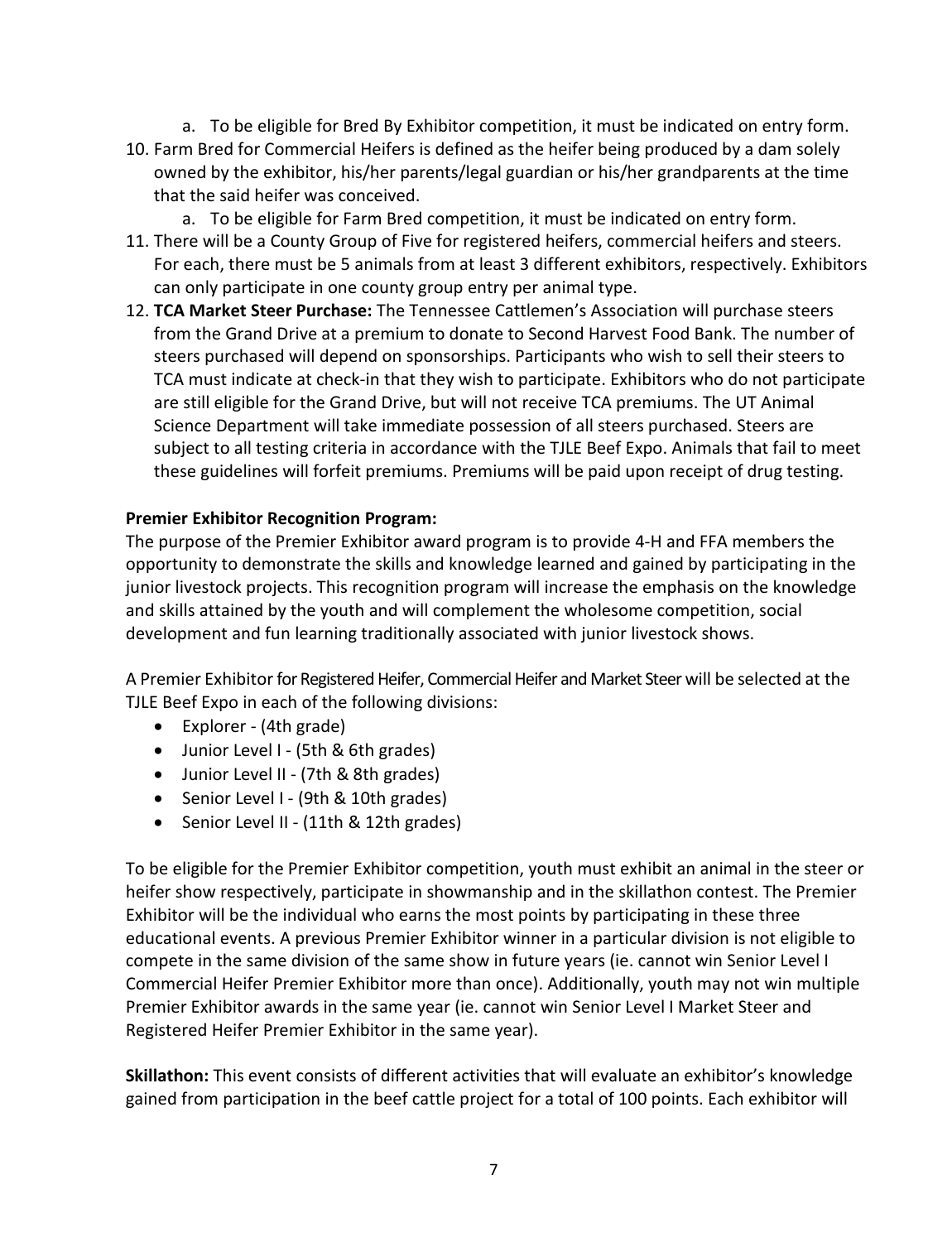participate in the skillathon as an individual. The activities will increase in difficulty as the grade division increases. Examples of skillathon activities include but are not limited to feed, breed and meat identification, health and production practices and record-keeping.

**Beef Show:** Registered Heifers, Commercial Heifers and all Steers will be evaluated by the judge based on their merit related to breed and industry standards and assigned a Blue, Red or White. The highest possible score for Blue is 100, 90 for Red and 80 for White. The lowest possible score for any animal is 80.

- Points in the Blue group will be given starting at 100 points and decreasing by 2 points for each placing through  $10<sup>th</sup>$  place. Any Blue past  $10<sup>th</sup>$  place will receive 80 points.
- Points in the Red group will be given starting at 2 points below the last placing Blue in the class, but not higher than 90 points. Points will decrease by 2 points for each placing through the  $5<sup>th</sup>$  place Red. Any Red past the  $5<sup>th</sup>$  place Red will receive 80 points.
- All animals in the White group will receive 80 points.

**Showmanship:** Each exhibitor will receive a score for their placing in showmanship, which will count for Premier Exhibitor:

 $1<sup>st</sup>$  place: 100 points  $5<sup>th</sup>$  place: 96 points 9<sup>th</sup> place: 92 points  $4<sup>th</sup>$  place: 97 points  $8<sup>th</sup>$  place: 93 points All Reds: 80 points

 $2<sup>nd</sup>$  place: 99 points  $6<sup>th</sup>$  place: 95 points  $10<sup>th</sup>$  place: 91 points  $3<sup>rd</sup>$  place: 98 points  $7<sup>th</sup>$  place: 94 points All other Blues: 90 points

**Tie Breakers:** Ties in Skillathon and Premier Exhibitor will be broken as follows: *Skillathon:* Stations 1-5 individually in order, Showmanship score, Animal score *Premier Exhibitor:* Skillathon score, Showmanship score, Skillathon stations 1-5 individually in order, Animal score

## **Show Ring Code of Ethics**

Exhibitors of animals at livestock shows shall at all times deport themselves with honesty and good sportsmanship. Their conduct in this competitive environment shall always reflect the highest standards of honor and dignity to promote the advancement of agricultural education. This code applies to junior as well as open class exhibitors who compete in structured classes of competition.

All youth leaders working with junior exhibitors are under an affirmative responsibility to do more than avoid improper conduct or questionable acts. Their moral values must be so certain and positive that those younger and more pliable will be influenced by their fine example. Owners, exhibitors, fitters, trainers and absolutely responsible persons who violate the code of ethics will forfeit premiums, awards and auction proceeds and shall be prohibited from future exhibition in accordance with the rules adopted by the respective fairs and livestock shows. Exhibitors who violate this code of ethics demean the integrity of all livestock exhibitors and should be prohibited from competition at all livestock shows in the United States and Canada.

The following is a list of guidelines for all exhibitors and all livestock in competitive events: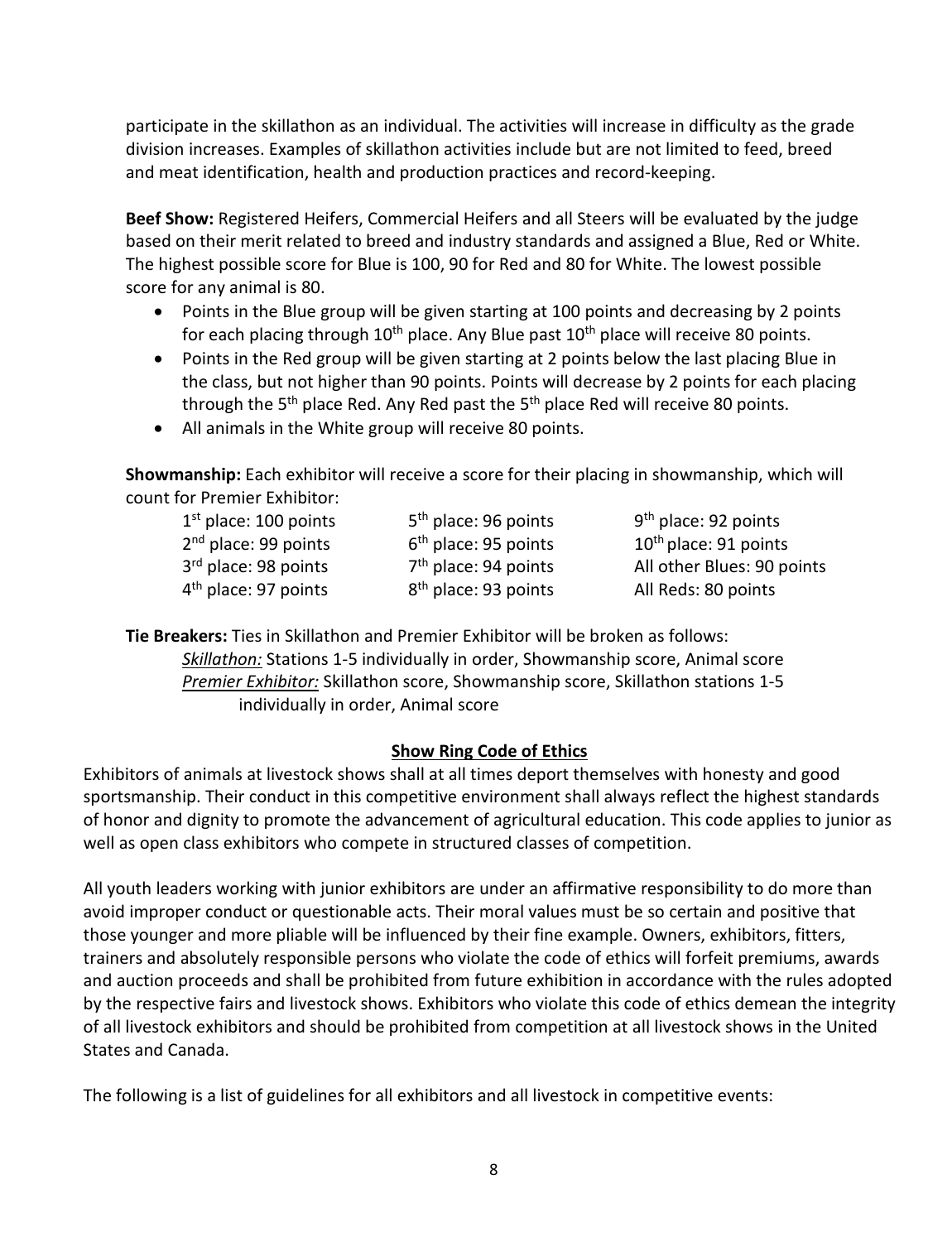- 1. All exhibitors must present, upon request of fair and livestock show officials, proof of ownership, length of ownership, and age of all animals entered. Misrepresentation of ownership, age or any facts relating thereto is prohibited.
- 2. Owners, exhibitors, fitters, trainers or absolutely responsible persons shall provide animal health certificates from licensed veterinarians upon request by fair or livestock show officials.
- 3. Junior exhibitors are expected to care for and groom their animals while at fairs or livestock shows.
- 4. Animals shall be presented to show events where they will enter the food chain free of violative drug residue. The act of entering an animals in a livestock show is the giving of, consent by the owner, exhibitor, trainer and/or responsible persons for show management to obtain any specimens of urine, saliva, blood or other substances from the animal to be used in testing. Animals not entered in an event which culminates with the animal entering the food chain shall not be administered drugs other than in accordance with applicable federal, state and provincial statutes, regulations and rules. Livestock shall not be exhibited if the drugs administered in accordance with federal, state and provincial statutes, regulations and rules affect the animal's performance or appearance at the event.

In the laboratory report on the analysis of saliva, urine, blood or other sample taken from livestock indicates the presence of forbidden drugs or medications, this shall be a prima facie evidence such substance has been administered to the animal either internally or externally. It is presumed that the sample of urine, saliva, blood or other substance tested by the laboratory and analysis of the sample are correct and accurate and the report received from the laboratory pertains to the sample taken from the animal in question and correctly reflects the condition of the animal at the time the sample was taken, with the burden on the owner, exhibitor, fitter, trainer or absolutely responsible person to prove otherwise. At any time after an animal arrives on the fair or livestock show premises, all treatments involving the use of drugs and/or medications for the sole purpose of protecting the health of the animals shall be administered by a licensed veterinarian.

- 5. Any surgical procedure or injection of any foreign substance or drug or the external application of any substance (irritant, counterirritant or similar substance) which could affect the animal's performance or alter its natural contour, confirmation, or appearance, except external applications of substances to the hoofs or horns of animals which affect appearance only and except for surgical procedures performed by a duly licensed veterinarian for the sole purpose of protecting the health of the animal, is prohibited.
- 6. The use of showing and/or handling practices or devices such as striking animals to cause swelling, using electrical contrivance, or other similar practices are not acceptable and are prohibited.
- 7. Direct criticism or interference with the judge, fair or livestock show management, other exhibitors, breed representatives, or show officials before, during or after the competitive event is prohibited. In the furtherance of their official duty, all judges, fair and livestock show management or other show officials shall be treated with courtesy, cooperation and respect and no person shall direct abusive or threatening conduct toward them.
- 8. No owner, exhibitor, fitter, trainer or absolutely responsible person shall conspire with another person or persons to intentionally violate this code of ethics or knowingly contribute or cooperate with another person or persons either by affirmative action or inaction to violate this code of ethics. Violation of the rule shall subject such individual to disciplinary action.